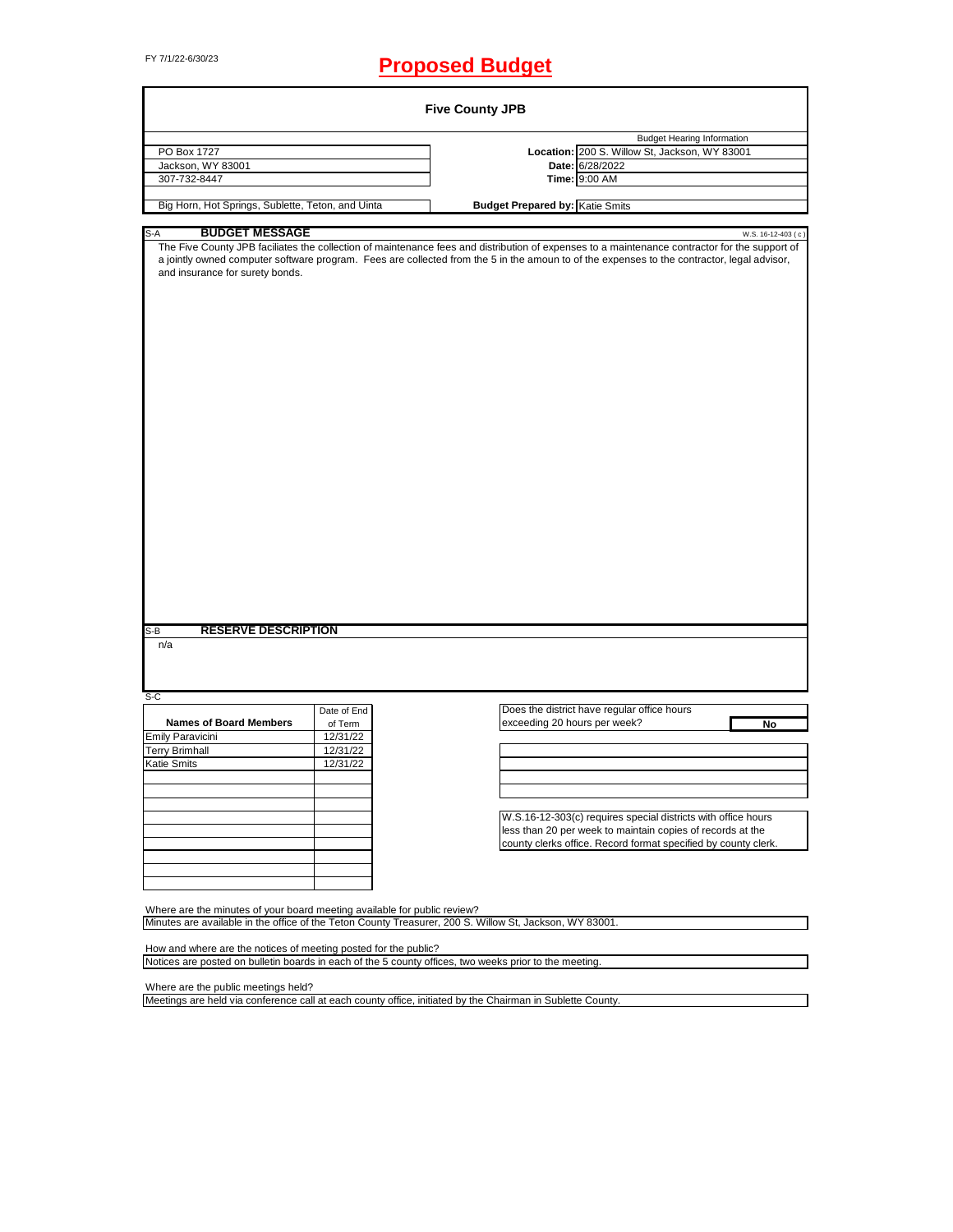### **PROPOSED BUDGET SUMMARY**

|       | <b>OVERVIEW</b>                                             | 2020-2021<br>Actual | 2021-2022<br>Estimated | 2022-2023<br>Proposed | Pending<br>Approval |
|-------|-------------------------------------------------------------|---------------------|------------------------|-----------------------|---------------------|
| $S-1$ | <b>Total Budgeted Expenditures</b>                          | \$137,183           | \$131,353              | \$147.056             |                     |
| $S-2$ | <b>Total Principal to Pay on Debt</b>                       | \$0                 | \$0 <sub>1</sub>       |                       |                     |
| $S-3$ | <b>Total Change to Restricted Funds</b>                     | \$0                 | \$0                    |                       |                     |
| $S-4$ | <b>Total General Fund and Forecasted Revenues Available</b> | \$192,105           | \$192,106              | \$207,509             |                     |
| $S-5$ | Amount requested from County Commissioners                  | \$0                 | \$0 <sub>1</sub>       |                       |                     |
| $S-6$ | <b>Additional Funding Needed:</b>                           |                     |                        |                       |                     |

|        | <b>REVENUE SUMMARY</b>                           | 2020-2021        | 2021-2022  | 2022-2023  | Pending                                                                                                                                                                                                                          |
|--------|--------------------------------------------------|------------------|------------|------------|----------------------------------------------------------------------------------------------------------------------------------------------------------------------------------------------------------------------------------|
|        |                                                  | Actual           | Estimated  | Proposed   | Approval                                                                                                                                                                                                                         |
|        |                                                  |                  |            |            |                                                                                                                                                                                                                                  |
| $S-7$  | <b>Operating Revenues</b>                        | \$0              | \$0        | \$0        | en de la familie de la familie de la familie de la familie de la familie de la familie de la familie de la fa<br>Espainia                                                                                                        |
| $S-8$  | Tax levy (From the County Treasurer)             | \$0              | \$0        | \$0        |                                                                                                                                                                                                                                  |
| $S-9$  | <b>Government Support</b>                        | \$132,500        | \$132,500  | \$146,900  | <u>ti kalendari k</u>                                                                                                                                                                                                            |
| $S-10$ | <b>Grants</b>                                    | \$0              | \$0        | \$0        |                                                                                                                                                                                                                                  |
| $S-11$ | Other County Support (Not from Co. Treas.)       | \$0              | \$0        | \$0        |                                                                                                                                                                                                                                  |
| $S-12$ | <b>Miscellaneous</b>                             | $\overline{\$7}$ | \$8        | \$6        | e de la construcción de la construcción de la construcción de la construcción de la construcción de la construcción<br>Casa de la construcción de la construcción de la construcción de la construcción de la construcción de la |
| $S-13$ | <b>Other Forecasted Revenue</b>                  | \$0              | \$0        | \$0        |                                                                                                                                                                                                                                  |
|        |                                                  |                  |            |            |                                                                                                                                                                                                                                  |
| $S-14$ | <b>Total Revenue</b>                             | \$132,507        | \$132,508  | \$146,906  | <u> Hillingan yang berasala</u>                                                                                                                                                                                                  |
|        | FY 7/1/22-6/30/23                                |                  |            |            | Five County JPB                                                                                                                                                                                                                  |
|        | <b>EXPENDITURE SUMMARY</b>                       | 2020-2021        | 2021-2022  | 2022-2023  | Pending                                                                                                                                                                                                                          |
|        |                                                  | Actual           | Estimated  | Proposed   | Approval                                                                                                                                                                                                                         |
|        |                                                  |                  |            |            |                                                                                                                                                                                                                                  |
| $S-15$ | <b>Capital Outlay</b>                            | \$0              | \$0        | \$0        | an dhe                                                                                                                                                                                                                           |
| $S-16$ | <b>Interest and Fees On Debt</b>                 | \$0              | \$0        | \$0        | en de la familie de la familie de la familie de la familie de la familie de la familie de la familie de la fam<br>Constitution de la familie de la familie de la familie de la familie de la familie de la familie de la familie |
| $S-17$ | <b>Administration</b>                            | \$137,183        | \$131,353  | \$147,056  | <u>e de la componenta</u>                                                                                                                                                                                                        |
| $S-18$ | <b>Operations</b>                                | \$0              | \$0        | \$0        | en de familien<br>Albert de familien de familien (d. 1970)<br>1970 - Charles Branch, franco-dro de familien (d. 1970)                                                                                                            |
| $S-19$ | <b>Indirect Costs</b>                            | \$0              | \$0        | \$0        |                                                                                                                                                                                                                                  |
| S-20R  | <b>Expenditures paid by Reserves</b>             | \$0              | \$0        | \$0        | en de la familie de la familie de la familie de la familie de la familie de la familie de la familie de la fam<br>Construction de la familie de la familie de la familie de la familie de la familie de la familie de la familie |
| $S-20$ | <b>Total Expenditures</b>                        | \$137,183        | \$131,353  | \$147,056  | <u>Till Here o</u>                                                                                                                                                                                                               |
|        |                                                  | 2020-2021        | 2021-2022  | 2022-2023  | Pending                                                                                                                                                                                                                          |
|        | <b>DEBT SUMMARY</b>                              | Actual           | Estimated  | Proposed   | Approval                                                                                                                                                                                                                         |
|        |                                                  |                  |            |            |                                                                                                                                                                                                                                  |
| $S-21$ | <b>Principal Paid on Debt</b>                    | \$0              | \$0        |            | SO WILLIAM SOF                                                                                                                                                                                                                   |
|        |                                                  |                  |            |            |                                                                                                                                                                                                                                  |
|        | <b>CASH AND INVESTMENTS</b>                      | 2020-2021        | 2021-2022  | 2022-2023  | Pending                                                                                                                                                                                                                          |
|        |                                                  | Actual           | Estimated  | Proposed   | Approval                                                                                                                                                                                                                         |
|        |                                                  |                  |            |            |                                                                                                                                                                                                                                  |
| $S-22$ | <b>TOTAL GENERAL FUNDS</b>                       | \$59,598         | \$59,598   | \$60,603   | <u> Karl Barat d</u>                                                                                                                                                                                                             |
|        |                                                  |                  |            |            |                                                                                                                                                                                                                                  |
|        | <b>Summary of Reserve Funds</b>                  |                  |            |            |                                                                                                                                                                                                                                  |
| $S-23$ | <b>Beginning Balance in Reserve Accounts</b>     |                  |            |            |                                                                                                                                                                                                                                  |
| $S-24$ | a. Sinking and Debt Service Funds<br>b. Reserves | \$0<br>\$0       | \$0<br>\$0 | \$0<br>\$0 | ellen<br>Stadt<br>Stadt                                                                                                                                                                                                          |
| $S-25$ | c. Bond Funds                                    | \$0              | \$0        | \$0        |                                                                                                                                                                                                                                  |
| $S-26$ |                                                  | \$0              | \$0        | \$0        |                                                                                                                                                                                                                                  |
| $S-27$ | Total Reserves (a+b+c)<br>Amount to be added     |                  |            |            | en de la filosofia<br>Maria de la filòlogía                                                                                                                                                                                      |
|        |                                                  |                  |            |            |                                                                                                                                                                                                                                  |

| $S-28$ | Service<br>-unds<br>. Debt ≌<br>$\sim$<br>Sir<br>one<br>נוווג טווחו | ጉፖ<br>w | \$0. | ,,,,,,,,,,,,,,,,,,,,,,,,,,,,,,,<br>. .<br>,,,,,,,,,,,,,,,,,,,,,,,,,,,,,,,,,,,,<br>111. |
|--------|---------------------------------------------------------------------|---------|------|----------------------------------------------------------------------------------------|

S-29 b. Reserves \$0 \$0 \$0 \$0  $S-29$  b. Reserves c. Bond Funds  $S-30$  c. Bond Funds  $S=30$   $S=0$   $S=0$   $S=0$   $S=0$   $S=0$   $S=0$   $S=0$   $S=0$ 

Total to be added (a+b+c) **be added** (a+b+c) **be added** (a+b+c)

S-31 **Subtotal** \$0 \$0 \$0 \$0

s-32 **Less Total to be spent** that the set of the set of the set of the set of the set of the set of the set of t<br>S-32 **Less Total to be spent** 

S-33 **TOTAL RESERVES AT END OF FISCAL YEAR**  $\overline{SO}$   $\overline{SO}$   $\overline{SO}$   $\overline{SO}$   $\overline{SO}$ 

*End of Summary*

*Budget Officer / District Official (if not same as "Submitted by")*

Date adopted by Special District

Jackson, WY 83001 **DISTRICT ADDRESS:** PO Box 1727 **PREPARED BY:** Katie Smits

**DISTRICT PHONE:** 307-732-8447

*Prepared in compliance with the Uniform Municipal Fiscal Procedures Act (W.S. 16-12-401 et seq.) as it applies.*

5/4/22 *Form approved by Wyoming Department of Audit, Public Funds Division*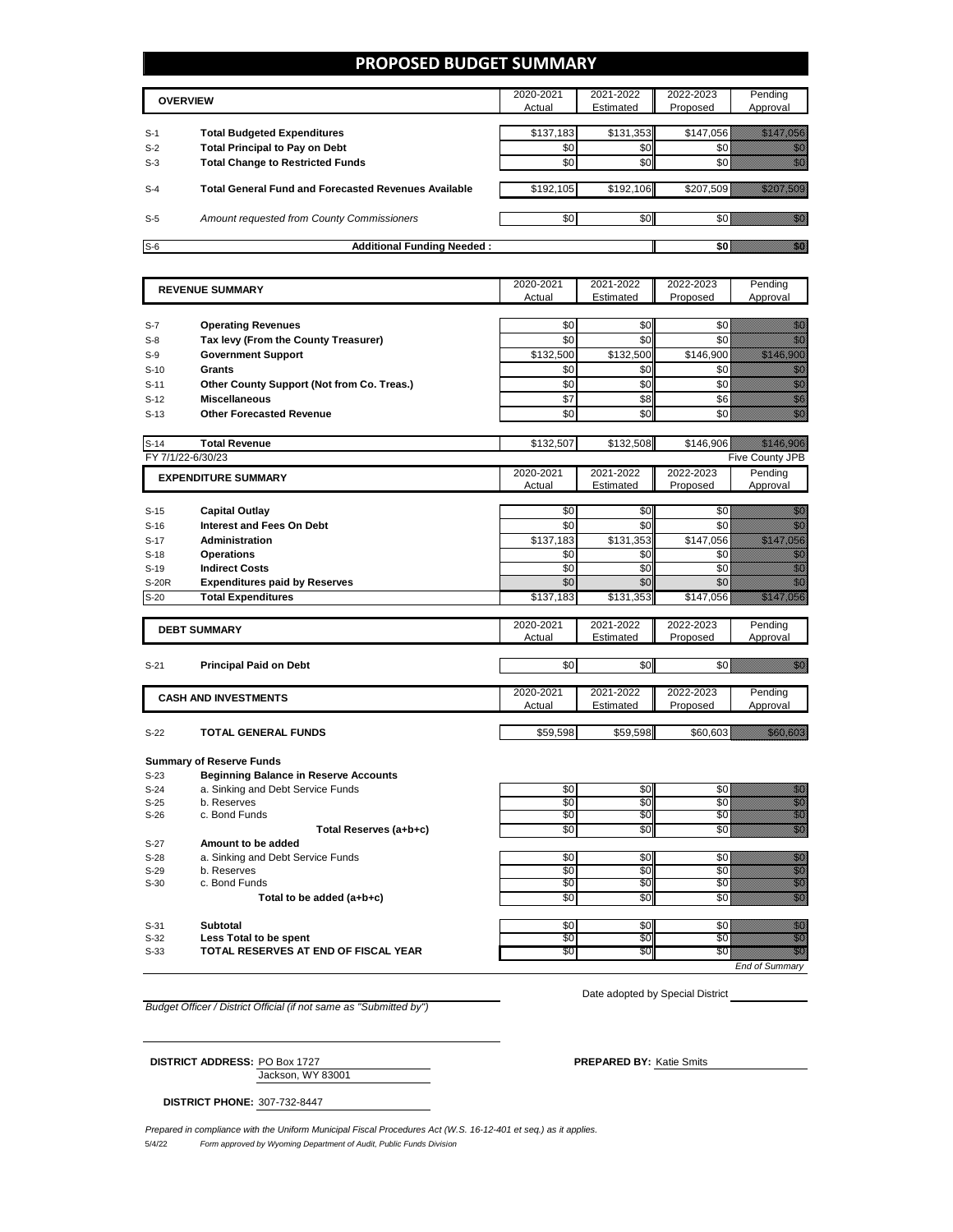| <b>NAME OF DISTRICT/BOARD</b><br>PROPERTY TAXES AND ASSESSMENTS<br><b>DOA Chart</b><br>2020-2021<br>2021-2022<br>2022-2023<br>Pending<br>of Accounts<br>Actual<br>Estimated<br>Proposed<br>Approval<br><b>Property Taxes and Assessments Received</b><br>$R-1$<br>Tax Levy (From the County Treasurer)<br>4001<br>$R-1.1$<br>4005<br>Other County Support (see note on the right)<br>$R-1.2$<br><b>FORECASTED REVENUE</b><br><b>DOA Chart</b><br>2020-2021<br>2021-2022<br>2022-2023<br>Pending<br>of Accounts<br>Actual<br>Estimated<br>Proposed<br>Approval<br><b>Revenues from Other Governments</b><br>$R-2$<br>State Aid<br>4211<br>$R - 2.1$<br>4237<br>R-2.2 Additional County Aid (non-treasurer)<br>4237<br>R-2.3 City (or Town) Aid<br>Other (Specify)<br>4237<br>\$132,500<br>\$132,500<br>\$146,900<br>$R - 2.4$<br>a katalunggal sa katalunggal sa katalunggal sa katalunggal sa katalunggal sa katalunggal sa katalunggal sa kat<br>Katalunggal sa katalunggal sa katalunggal sa katalunggal sa katalunggal sa katalunggal sa katalunggal sa katal<br><b>Total Government Support</b><br>\$132,500<br>\$132,500<br>\$146,900<br>$R - 2.5$<br>$R-3$<br><b>Operating Revenues</b><br><b>Customer Charges</b><br>4300<br>$R - 3.1$<br>Sales of Goods or Services<br>4300<br>$R - 3.2$<br>R-3.3 Other Assessments<br>4503<br>$\sqrt{6}$<br>\$0<br>$\sqrt{6}$<br><b>Total Operating Revenues</b><br>$R - 3.4$<br><b>Grants</b><br>$R-4$<br>$R - 4.1$<br><b>Direct Federal Grants</b><br>4201<br>4201<br><b>Federal Grants thru State Agencies</b><br>$R - 4.2$<br>4211<br>R-4.3 Grants from State Agencies<br>$\sqrt{6}$<br>\$0<br><b>Total Grants</b><br>\$0<br>$R - 4.4$<br><b>Miscellaneous Revenue</b><br>$R-5$<br>\$7<br>\$6<br>Interest<br>4501<br>\$8<br>$R-5.1$<br>4500<br>R-5.2 Other: Specify<br>Other: Additional<br>$R-5.3$<br>$\overline{$7}$<br><b>Total Miscellaneous</b><br>\$8<br>\$6<br>$R - 5.4$<br>\$132,507<br>\$132,508<br>\$146,906<br><b>Total Forecasted Revenue</b><br>$R-5.5$<br><b>Other Forecasted Revenue</b><br>$R-6$<br>a. Other past due as estimated by Co. Treas.<br>4004<br>$R-6.1$<br>b. Other forecasted revenue (specify):<br>$R-6.2$<br>4500<br>$R-6.3$<br>4500<br>$R-6.4$<br>$R-6.5$ |         | Five County JPB                      |     |     | <b>FYE</b> | 6/30/2023                                                                                                                                                                                                                        |
|----------------------------------------------------------------------------------------------------------------------------------------------------------------------------------------------------------------------------------------------------------------------------------------------------------------------------------------------------------------------------------------------------------------------------------------------------------------------------------------------------------------------------------------------------------------------------------------------------------------------------------------------------------------------------------------------------------------------------------------------------------------------------------------------------------------------------------------------------------------------------------------------------------------------------------------------------------------------------------------------------------------------------------------------------------------------------------------------------------------------------------------------------------------------------------------------------------------------------------------------------------------------------------------------------------------------------------------------------------------------------------------------------------------------------------------------------------------------------------------------------------------------------------------------------------------------------------------------------------------------------------------------------------------------------------------------------------------------------------------------------------------------------------------------------------------------------------------------------------------------------------------------------------------------------------------------------------------------------------------------------------------------------------------------------------------------------------------------------------------------------------------------------------------------------------------------------------------------------------------|---------|--------------------------------------|-----|-----|------------|----------------------------------------------------------------------------------------------------------------------------------------------------------------------------------------------------------------------------------|
|                                                                                                                                                                                                                                                                                                                                                                                                                                                                                                                                                                                                                                                                                                                                                                                                                                                                                                                                                                                                                                                                                                                                                                                                                                                                                                                                                                                                                                                                                                                                                                                                                                                                                                                                                                                                                                                                                                                                                                                                                                                                                                                                                                                                                                        |         |                                      |     |     |            |                                                                                                                                                                                                                                  |
|                                                                                                                                                                                                                                                                                                                                                                                                                                                                                                                                                                                                                                                                                                                                                                                                                                                                                                                                                                                                                                                                                                                                                                                                                                                                                                                                                                                                                                                                                                                                                                                                                                                                                                                                                                                                                                                                                                                                                                                                                                                                                                                                                                                                                                        |         |                                      |     |     |            |                                                                                                                                                                                                                                  |
|                                                                                                                                                                                                                                                                                                                                                                                                                                                                                                                                                                                                                                                                                                                                                                                                                                                                                                                                                                                                                                                                                                                                                                                                                                                                                                                                                                                                                                                                                                                                                                                                                                                                                                                                                                                                                                                                                                                                                                                                                                                                                                                                                                                                                                        |         |                                      |     |     |            |                                                                                                                                                                                                                                  |
|                                                                                                                                                                                                                                                                                                                                                                                                                                                                                                                                                                                                                                                                                                                                                                                                                                                                                                                                                                                                                                                                                                                                                                                                                                                                                                                                                                                                                                                                                                                                                                                                                                                                                                                                                                                                                                                                                                                                                                                                                                                                                                                                                                                                                                        |         |                                      |     |     |            |                                                                                                                                                                                                                                  |
|                                                                                                                                                                                                                                                                                                                                                                                                                                                                                                                                                                                                                                                                                                                                                                                                                                                                                                                                                                                                                                                                                                                                                                                                                                                                                                                                                                                                                                                                                                                                                                                                                                                                                                                                                                                                                                                                                                                                                                                                                                                                                                                                                                                                                                        |         |                                      |     |     |            |                                                                                                                                                                                                                                  |
|                                                                                                                                                                                                                                                                                                                                                                                                                                                                                                                                                                                                                                                                                                                                                                                                                                                                                                                                                                                                                                                                                                                                                                                                                                                                                                                                                                                                                                                                                                                                                                                                                                                                                                                                                                                                                                                                                                                                                                                                                                                                                                                                                                                                                                        |         |                                      |     |     |            |                                                                                                                                                                                                                                  |
|                                                                                                                                                                                                                                                                                                                                                                                                                                                                                                                                                                                                                                                                                                                                                                                                                                                                                                                                                                                                                                                                                                                                                                                                                                                                                                                                                                                                                                                                                                                                                                                                                                                                                                                                                                                                                                                                                                                                                                                                                                                                                                                                                                                                                                        |         |                                      |     |     |            |                                                                                                                                                                                                                                  |
|                                                                                                                                                                                                                                                                                                                                                                                                                                                                                                                                                                                                                                                                                                                                                                                                                                                                                                                                                                                                                                                                                                                                                                                                                                                                                                                                                                                                                                                                                                                                                                                                                                                                                                                                                                                                                                                                                                                                                                                                                                                                                                                                                                                                                                        |         |                                      |     |     |            |                                                                                                                                                                                                                                  |
|                                                                                                                                                                                                                                                                                                                                                                                                                                                                                                                                                                                                                                                                                                                                                                                                                                                                                                                                                                                                                                                                                                                                                                                                                                                                                                                                                                                                                                                                                                                                                                                                                                                                                                                                                                                                                                                                                                                                                                                                                                                                                                                                                                                                                                        |         |                                      |     |     |            |                                                                                                                                                                                                                                  |
|                                                                                                                                                                                                                                                                                                                                                                                                                                                                                                                                                                                                                                                                                                                                                                                                                                                                                                                                                                                                                                                                                                                                                                                                                                                                                                                                                                                                                                                                                                                                                                                                                                                                                                                                                                                                                                                                                                                                                                                                                                                                                                                                                                                                                                        |         |                                      |     |     |            |                                                                                                                                                                                                                                  |
|                                                                                                                                                                                                                                                                                                                                                                                                                                                                                                                                                                                                                                                                                                                                                                                                                                                                                                                                                                                                                                                                                                                                                                                                                                                                                                                                                                                                                                                                                                                                                                                                                                                                                                                                                                                                                                                                                                                                                                                                                                                                                                                                                                                                                                        |         |                                      |     |     |            |                                                                                                                                                                                                                                  |
|                                                                                                                                                                                                                                                                                                                                                                                                                                                                                                                                                                                                                                                                                                                                                                                                                                                                                                                                                                                                                                                                                                                                                                                                                                                                                                                                                                                                                                                                                                                                                                                                                                                                                                                                                                                                                                                                                                                                                                                                                                                                                                                                                                                                                                        |         |                                      |     |     |            |                                                                                                                                                                                                                                  |
|                                                                                                                                                                                                                                                                                                                                                                                                                                                                                                                                                                                                                                                                                                                                                                                                                                                                                                                                                                                                                                                                                                                                                                                                                                                                                                                                                                                                                                                                                                                                                                                                                                                                                                                                                                                                                                                                                                                                                                                                                                                                                                                                                                                                                                        |         |                                      |     |     |            |                                                                                                                                                                                                                                  |
|                                                                                                                                                                                                                                                                                                                                                                                                                                                                                                                                                                                                                                                                                                                                                                                                                                                                                                                                                                                                                                                                                                                                                                                                                                                                                                                                                                                                                                                                                                                                                                                                                                                                                                                                                                                                                                                                                                                                                                                                                                                                                                                                                                                                                                        |         |                                      |     |     |            |                                                                                                                                                                                                                                  |
|                                                                                                                                                                                                                                                                                                                                                                                                                                                                                                                                                                                                                                                                                                                                                                                                                                                                                                                                                                                                                                                                                                                                                                                                                                                                                                                                                                                                                                                                                                                                                                                                                                                                                                                                                                                                                                                                                                                                                                                                                                                                                                                                                                                                                                        |         |                                      |     |     |            |                                                                                                                                                                                                                                  |
|                                                                                                                                                                                                                                                                                                                                                                                                                                                                                                                                                                                                                                                                                                                                                                                                                                                                                                                                                                                                                                                                                                                                                                                                                                                                                                                                                                                                                                                                                                                                                                                                                                                                                                                                                                                                                                                                                                                                                                                                                                                                                                                                                                                                                                        |         |                                      |     |     |            |                                                                                                                                                                                                                                  |
|                                                                                                                                                                                                                                                                                                                                                                                                                                                                                                                                                                                                                                                                                                                                                                                                                                                                                                                                                                                                                                                                                                                                                                                                                                                                                                                                                                                                                                                                                                                                                                                                                                                                                                                                                                                                                                                                                                                                                                                                                                                                                                                                                                                                                                        |         |                                      |     |     |            | <u> Elizabeth Carl</u>                                                                                                                                                                                                           |
|                                                                                                                                                                                                                                                                                                                                                                                                                                                                                                                                                                                                                                                                                                                                                                                                                                                                                                                                                                                                                                                                                                                                                                                                                                                                                                                                                                                                                                                                                                                                                                                                                                                                                                                                                                                                                                                                                                                                                                                                                                                                                                                                                                                                                                        |         |                                      |     |     |            |                                                                                                                                                                                                                                  |
|                                                                                                                                                                                                                                                                                                                                                                                                                                                                                                                                                                                                                                                                                                                                                                                                                                                                                                                                                                                                                                                                                                                                                                                                                                                                                                                                                                                                                                                                                                                                                                                                                                                                                                                                                                                                                                                                                                                                                                                                                                                                                                                                                                                                                                        |         |                                      |     |     |            |                                                                                                                                                                                                                                  |
|                                                                                                                                                                                                                                                                                                                                                                                                                                                                                                                                                                                                                                                                                                                                                                                                                                                                                                                                                                                                                                                                                                                                                                                                                                                                                                                                                                                                                                                                                                                                                                                                                                                                                                                                                                                                                                                                                                                                                                                                                                                                                                                                                                                                                                        |         |                                      |     |     |            |                                                                                                                                                                                                                                  |
|                                                                                                                                                                                                                                                                                                                                                                                                                                                                                                                                                                                                                                                                                                                                                                                                                                                                                                                                                                                                                                                                                                                                                                                                                                                                                                                                                                                                                                                                                                                                                                                                                                                                                                                                                                                                                                                                                                                                                                                                                                                                                                                                                                                                                                        |         |                                      |     |     |            |                                                                                                                                                                                                                                  |
|                                                                                                                                                                                                                                                                                                                                                                                                                                                                                                                                                                                                                                                                                                                                                                                                                                                                                                                                                                                                                                                                                                                                                                                                                                                                                                                                                                                                                                                                                                                                                                                                                                                                                                                                                                                                                                                                                                                                                                                                                                                                                                                                                                                                                                        |         |                                      |     |     |            |                                                                                                                                                                                                                                  |
|                                                                                                                                                                                                                                                                                                                                                                                                                                                                                                                                                                                                                                                                                                                                                                                                                                                                                                                                                                                                                                                                                                                                                                                                                                                                                                                                                                                                                                                                                                                                                                                                                                                                                                                                                                                                                                                                                                                                                                                                                                                                                                                                                                                                                                        |         |                                      |     |     |            | en de la filosofia<br>Maria de la filòsofia                                                                                                                                                                                      |
|                                                                                                                                                                                                                                                                                                                                                                                                                                                                                                                                                                                                                                                                                                                                                                                                                                                                                                                                                                                                                                                                                                                                                                                                                                                                                                                                                                                                                                                                                                                                                                                                                                                                                                                                                                                                                                                                                                                                                                                                                                                                                                                                                                                                                                        |         |                                      |     |     |            |                                                                                                                                                                                                                                  |
|                                                                                                                                                                                                                                                                                                                                                                                                                                                                                                                                                                                                                                                                                                                                                                                                                                                                                                                                                                                                                                                                                                                                                                                                                                                                                                                                                                                                                                                                                                                                                                                                                                                                                                                                                                                                                                                                                                                                                                                                                                                                                                                                                                                                                                        |         |                                      |     |     |            |                                                                                                                                                                                                                                  |
|                                                                                                                                                                                                                                                                                                                                                                                                                                                                                                                                                                                                                                                                                                                                                                                                                                                                                                                                                                                                                                                                                                                                                                                                                                                                                                                                                                                                                                                                                                                                                                                                                                                                                                                                                                                                                                                                                                                                                                                                                                                                                                                                                                                                                                        |         |                                      |     |     |            |                                                                                                                                                                                                                                  |
|                                                                                                                                                                                                                                                                                                                                                                                                                                                                                                                                                                                                                                                                                                                                                                                                                                                                                                                                                                                                                                                                                                                                                                                                                                                                                                                                                                                                                                                                                                                                                                                                                                                                                                                                                                                                                                                                                                                                                                                                                                                                                                                                                                                                                                        |         |                                      |     |     |            |                                                                                                                                                                                                                                  |
|                                                                                                                                                                                                                                                                                                                                                                                                                                                                                                                                                                                                                                                                                                                                                                                                                                                                                                                                                                                                                                                                                                                                                                                                                                                                                                                                                                                                                                                                                                                                                                                                                                                                                                                                                                                                                                                                                                                                                                                                                                                                                                                                                                                                                                        |         |                                      |     |     |            | en de la filo<br>Altres de la filo                                                                                                                                                                                               |
|                                                                                                                                                                                                                                                                                                                                                                                                                                                                                                                                                                                                                                                                                                                                                                                                                                                                                                                                                                                                                                                                                                                                                                                                                                                                                                                                                                                                                                                                                                                                                                                                                                                                                                                                                                                                                                                                                                                                                                                                                                                                                                                                                                                                                                        |         |                                      |     |     |            |                                                                                                                                                                                                                                  |
|                                                                                                                                                                                                                                                                                                                                                                                                                                                                                                                                                                                                                                                                                                                                                                                                                                                                                                                                                                                                                                                                                                                                                                                                                                                                                                                                                                                                                                                                                                                                                                                                                                                                                                                                                                                                                                                                                                                                                                                                                                                                                                                                                                                                                                        |         |                                      |     |     |            | <u>i Sid</u>                                                                                                                                                                                                                     |
|                                                                                                                                                                                                                                                                                                                                                                                                                                                                                                                                                                                                                                                                                                                                                                                                                                                                                                                                                                                                                                                                                                                                                                                                                                                                                                                                                                                                                                                                                                                                                                                                                                                                                                                                                                                                                                                                                                                                                                                                                                                                                                                                                                                                                                        |         |                                      |     |     |            |                                                                                                                                                                                                                                  |
|                                                                                                                                                                                                                                                                                                                                                                                                                                                                                                                                                                                                                                                                                                                                                                                                                                                                                                                                                                                                                                                                                                                                                                                                                                                                                                                                                                                                                                                                                                                                                                                                                                                                                                                                                                                                                                                                                                                                                                                                                                                                                                                                                                                                                                        |         |                                      |     |     |            |                                                                                                                                                                                                                                  |
|                                                                                                                                                                                                                                                                                                                                                                                                                                                                                                                                                                                                                                                                                                                                                                                                                                                                                                                                                                                                                                                                                                                                                                                                                                                                                                                                                                                                                                                                                                                                                                                                                                                                                                                                                                                                                                                                                                                                                                                                                                                                                                                                                                                                                                        |         |                                      |     |     |            | en de la familie de la familie de la familie de la familie de la familie de la familie de la familie de la fam<br>De la familie de la familie de la familie de la familie de la familie de la familie de la familie de la famili |
|                                                                                                                                                                                                                                                                                                                                                                                                                                                                                                                                                                                                                                                                                                                                                                                                                                                                                                                                                                                                                                                                                                                                                                                                                                                                                                                                                                                                                                                                                                                                                                                                                                                                                                                                                                                                                                                                                                                                                                                                                                                                                                                                                                                                                                        |         |                                      |     |     |            | <u> Hillisoon in die kommensiese kommensiese kommensiese kommensiese kommensiese kommensiese kommensiese kommensi</u>                                                                                                            |
|                                                                                                                                                                                                                                                                                                                                                                                                                                                                                                                                                                                                                                                                                                                                                                                                                                                                                                                                                                                                                                                                                                                                                                                                                                                                                                                                                                                                                                                                                                                                                                                                                                                                                                                                                                                                                                                                                                                                                                                                                                                                                                                                                                                                                                        |         |                                      |     |     |            |                                                                                                                                                                                                                                  |
|                                                                                                                                                                                                                                                                                                                                                                                                                                                                                                                                                                                                                                                                                                                                                                                                                                                                                                                                                                                                                                                                                                                                                                                                                                                                                                                                                                                                                                                                                                                                                                                                                                                                                                                                                                                                                                                                                                                                                                                                                                                                                                                                                                                                                                        |         |                                      |     |     |            |                                                                                                                                                                                                                                  |
|                                                                                                                                                                                                                                                                                                                                                                                                                                                                                                                                                                                                                                                                                                                                                                                                                                                                                                                                                                                                                                                                                                                                                                                                                                                                                                                                                                                                                                                                                                                                                                                                                                                                                                                                                                                                                                                                                                                                                                                                                                                                                                                                                                                                                                        |         |                                      |     |     |            |                                                                                                                                                                                                                                  |
|                                                                                                                                                                                                                                                                                                                                                                                                                                                                                                                                                                                                                                                                                                                                                                                                                                                                                                                                                                                                                                                                                                                                                                                                                                                                                                                                                                                                                                                                                                                                                                                                                                                                                                                                                                                                                                                                                                                                                                                                                                                                                                                                                                                                                                        |         |                                      |     |     |            |                                                                                                                                                                                                                                  |
|                                                                                                                                                                                                                                                                                                                                                                                                                                                                                                                                                                                                                                                                                                                                                                                                                                                                                                                                                                                                                                                                                                                                                                                                                                                                                                                                                                                                                                                                                                                                                                                                                                                                                                                                                                                                                                                                                                                                                                                                                                                                                                                                                                                                                                        |         |                                      |     |     |            |                                                                                                                                                                                                                                  |
|                                                                                                                                                                                                                                                                                                                                                                                                                                                                                                                                                                                                                                                                                                                                                                                                                                                                                                                                                                                                                                                                                                                                                                                                                                                                                                                                                                                                                                                                                                                                                                                                                                                                                                                                                                                                                                                                                                                                                                                                                                                                                                                                                                                                                                        |         |                                      |     |     |            |                                                                                                                                                                                                                                  |
|                                                                                                                                                                                                                                                                                                                                                                                                                                                                                                                                                                                                                                                                                                                                                                                                                                                                                                                                                                                                                                                                                                                                                                                                                                                                                                                                                                                                                                                                                                                                                                                                                                                                                                                                                                                                                                                                                                                                                                                                                                                                                                                                                                                                                                        | $R-6.6$ | Total Other Forecasted Revenue (a+b) | \$0 | \$0 | \$0        | <u> Hill</u>                                                                                                                                                                                                                     |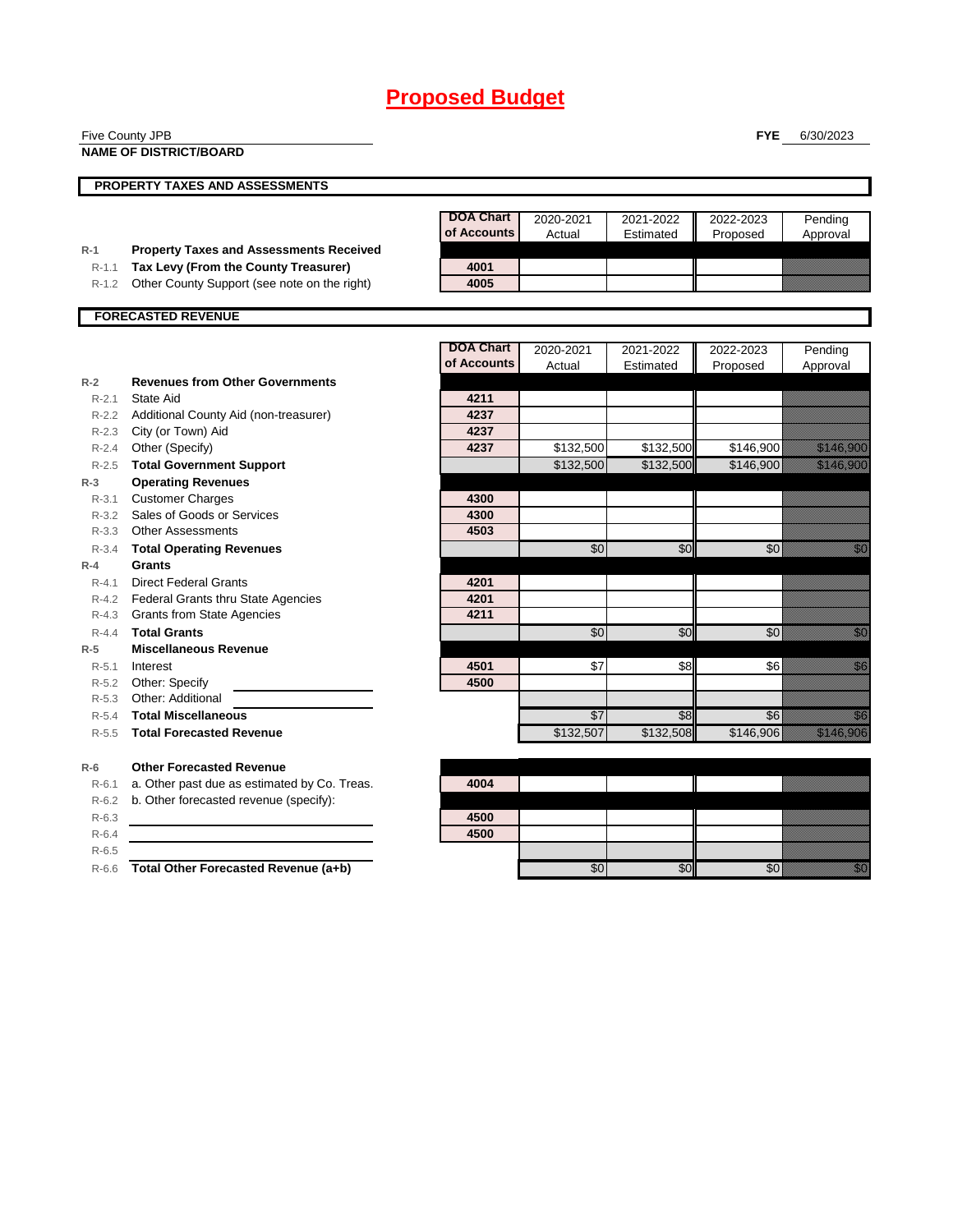#### Five County JPB **NAME OF DISTRICT/BOARD**

### **CAPITAL OUTLAY BUDGET**

|           |                         | ui nuuu |
|-----------|-------------------------|---------|
| E-1       | <b>Capital Outlay</b>   |         |
| $E - 1.1$ | <b>Real Property</b>    | 6201    |
| $E - 1.2$ | Vehicles                | 6210    |
| $E-1.3$   | <b>Office Equipment</b> | 6211    |
| $E-1.4$   | Other (Specify)         |         |
| $E-1.5$   |                         | 6200    |
| $E-1.6$   |                         | 6200    |
| $E - 1.7$ |                         |         |
| $E-1.8$   | TOTAL CAPITAL OUTLAY    |         |

| <b>DOA Chart</b> | 2020-2021 | 2021-2022 | 2022-2023 | Pending  |
|------------------|-----------|-----------|-----------|----------|
| of Accounts      | Actual    | Estimated | Proposed  | Approval |
|                  |           |           |           |          |
| 6201             |           |           |           |          |
| 6210             |           |           |           |          |
| 6211             |           |           |           |          |
|                  |           |           |           |          |
| 6200             |           |           |           |          |
| 6200             |           |           |           |          |
|                  |           |           |           |          |
|                  | \$0       |           |           |          |

#### **ADMINISTRATION BUDGET**

|           |                                      | <b>DOA Chart</b> | 2020-2021 | 2021-2022 | 2022-2023 | Pending                                                                                                                                                                                                                          |
|-----------|--------------------------------------|------------------|-----------|-----------|-----------|----------------------------------------------------------------------------------------------------------------------------------------------------------------------------------------------------------------------------------|
|           |                                      | of Accounts      | Actual    | Estimated | Proposed  | Approval                                                                                                                                                                                                                         |
| $E-2$     | <b>Personnel Services</b>            |                  |           |           |           |                                                                                                                                                                                                                                  |
| $E - 2.1$ | Administrator                        | 7002             |           |           |           |                                                                                                                                                                                                                                  |
| $E - 2.2$ | Secretary                            | 7003             |           |           |           |                                                                                                                                                                                                                                  |
| $E - 2.3$ | Clerical                             | 7004             |           |           |           |                                                                                                                                                                                                                                  |
| $E - 2.4$ | Other (Specify)                      |                  |           |           |           |                                                                                                                                                                                                                                  |
| $E - 2.5$ |                                      | 7005             |           |           |           |                                                                                                                                                                                                                                  |
| $E - 2.6$ |                                      | 7005             |           |           |           |                                                                                                                                                                                                                                  |
| $E - 2.7$ |                                      |                  |           |           |           |                                                                                                                                                                                                                                  |
| $E-3$     | <b>Board Expenses</b>                |                  |           |           |           |                                                                                                                                                                                                                                  |
| $E - 3.1$ | Travel                               | 7011             |           |           |           |                                                                                                                                                                                                                                  |
| $E - 3.2$ | Mileage                              | 7012             |           |           |           |                                                                                                                                                                                                                                  |
| $E - 3.3$ | Other (Specify)                      |                  |           |           |           |                                                                                                                                                                                                                                  |
| $E - 3.4$ |                                      | 7013             |           |           |           |                                                                                                                                                                                                                                  |
| $E-3.5$   |                                      | 7013             |           |           |           |                                                                                                                                                                                                                                  |
| $E - 3.6$ |                                      |                  |           |           |           |                                                                                                                                                                                                                                  |
| $E-4$     | <b>Contractual Services</b>          |                  |           |           |           |                                                                                                                                                                                                                                  |
| $E - 4.1$ | Legal                                | 7021             | \$1,254   | \$443     | \$1,256   |                                                                                                                                                                                                                                  |
| $E - 4.2$ | Accounting/Auditing                  | 7022             |           |           |           |                                                                                                                                                                                                                                  |
| $E - 4.3$ | Other (Specify)                      |                  |           |           |           |                                                                                                                                                                                                                                  |
| $E - 4.4$ | Support Contract                     | 7023             | \$124,547 | \$130,400 | \$145,800 | a katika katika katika katika katika katika alikuwa alikuwa alikuwa alikuwa alikuwa alikuwa alikuwa alikuwa al<br>Marejeo                                                                                                        |
| $E - 4.5$ | <b>AR Workflow</b>                   | 7023             | \$11,382  | \$510     | \$0       |                                                                                                                                                                                                                                  |
| $E - 4.6$ |                                      |                  |           |           |           |                                                                                                                                                                                                                                  |
| $E-5$     | <b>Other Administrative Expenses</b> |                  |           |           |           |                                                                                                                                                                                                                                  |
| $E - 5.1$ | <b>Office Supplies</b>               | 7031             |           |           |           |                                                                                                                                                                                                                                  |
| $E - 5.2$ | Office equipment, rent & repair      | 7032             |           |           |           |                                                                                                                                                                                                                                  |
| $E - 5.3$ | Education                            | 7033             |           |           |           |                                                                                                                                                                                                                                  |
| $E - 5.4$ | Registrations                        | 7034             |           |           |           |                                                                                                                                                                                                                                  |
| $E - 5.5$ | Other (Specify)                      |                  |           |           |           |                                                                                                                                                                                                                                  |
| $E-5.6$   |                                      | 7035             |           |           |           |                                                                                                                                                                                                                                  |
| $E - 5.7$ |                                      | 7035             |           |           |           |                                                                                                                                                                                                                                  |
| $E - 5.8$ |                                      |                  |           |           |           |                                                                                                                                                                                                                                  |
| $E-6$     | <b>TOTAL ADMINISTRATION</b>          |                  | \$137,183 | \$131,353 | \$147,056 | a katika katika katika katika katika katika katika katika katika katika katika katika katika katika katika kat<br>Katika katika katika katika katika katika katika katika katika katika katika katika katika katika katika katik |
|           |                                      |                  |           |           |           |                                                                                                                                                                                                                                  |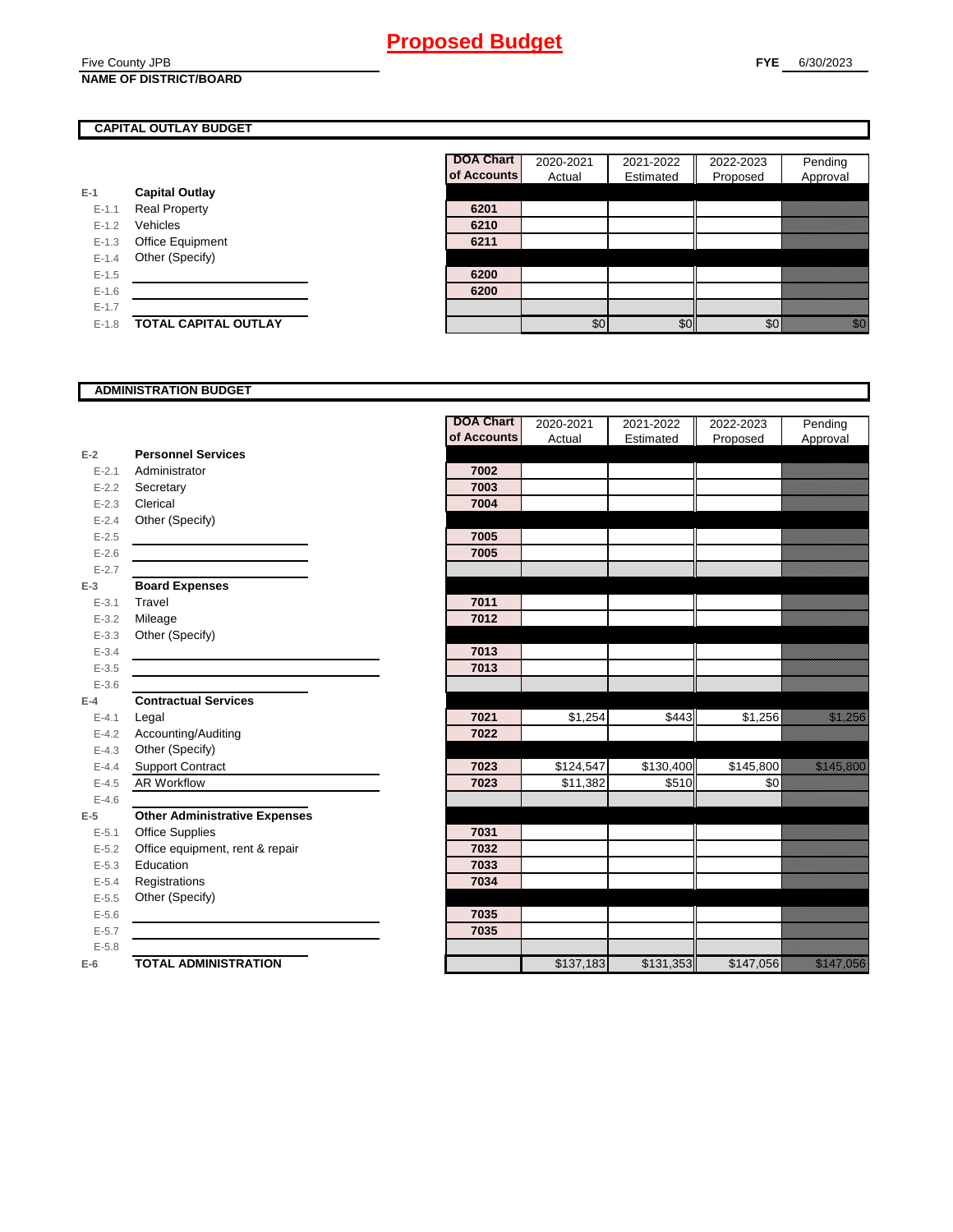Five County JPB

### **FYE** 6/30/2023

### **OPERATIONS BUDGET**

| E-7        | <b>Personnel Services</b>              |      |
|------------|----------------------------------------|------|
| $E - 7.1$  | Wages--Operations                      | 7202 |
| $E - 7.2$  | <b>Service Contracts</b>               | 7203 |
| $E - 7.3$  | Other (Specify)                        |      |
| $E - 7.4$  |                                        | 7204 |
| $E - 7.5$  |                                        | 7204 |
| $E - 7.6$  |                                        |      |
| E-8        | <b>Travel</b>                          |      |
| $E - 8.1$  | Mileage                                | 7211 |
| $E - 8.2$  | Other (Specify)                        |      |
| $E - 8.3$  |                                        | 7212 |
| $E - 8.4$  |                                        | 7212 |
| $E - 8.5$  |                                        |      |
| E-9        | <b>Operating supplies (List)</b>       |      |
| $E-9.1$    |                                        | 7220 |
| $E-9.2$    |                                        | 7220 |
| $E - 9.3$  |                                        | 7220 |
| $E-9.4$    |                                        | 7220 |
| $E-9.5$    |                                        |      |
| $E-10$     | <b>Program Services (List)</b>         |      |
| $E - 10.1$ |                                        | 7230 |
| $E-10.2$   |                                        | 7230 |
| $E-10.3$   |                                        | 7230 |
| $E - 10.4$ |                                        | 7230 |
| $E-10.5$   |                                        |      |
| E-11       | <b>Contractual Arrangements (List)</b> |      |
| $E - 11.1$ |                                        | 7400 |
| $E - 11.2$ |                                        | 7400 |
| $E - 11.3$ |                                        | 7400 |
| $E-11.4$   |                                        | 7400 |
| $E-11.5$   |                                        |      |
| $E-12$     | <b>Other operations (Specify)</b>      |      |
| $E-12.1$   |                                        | 7450 |
| $E-12.2$   |                                        | 7450 |
| $E-12.3$   |                                        | 7450 |
| $E-12.4$   |                                        | 7450 |
| $E-12.5$   |                                        |      |
| E-13       | <b>TOTAL OPERATIONS</b>                |      |
|            |                                        |      |

|            |                                                                            | <b>DOA Chart</b> | 2020-2021 | 2021-2022 | 2022-2023 | Pending                                                                                         |
|------------|----------------------------------------------------------------------------|------------------|-----------|-----------|-----------|-------------------------------------------------------------------------------------------------|
|            |                                                                            | of Accounts      | Actual    | Estimated | Proposed  | Approval                                                                                        |
| E-7        | <b>Personnel Services</b>                                                  |                  |           |           |           |                                                                                                 |
| $E - 7.1$  | Wages--Operations                                                          | 7202             |           |           |           |                                                                                                 |
| $E - 7.2$  | <b>Service Contracts</b>                                                   | 7203             |           |           |           |                                                                                                 |
| $E - 7.3$  | Other (Specify)                                                            |                  |           |           |           |                                                                                                 |
| $E - 7.4$  |                                                                            | 7204             |           |           |           |                                                                                                 |
| $E - 7.5$  |                                                                            | 7204             |           |           |           |                                                                                                 |
| $E - 7.6$  |                                                                            |                  |           |           |           |                                                                                                 |
| $E-8$      | <b>Travel</b>                                                              |                  |           |           |           |                                                                                                 |
| $E-8.1$    | Mileage                                                                    | 7211             |           |           |           |                                                                                                 |
| $E-8.2$    | Other (Specify)                                                            |                  |           |           |           |                                                                                                 |
| $E - 8.3$  |                                                                            | 7212             |           |           |           |                                                                                                 |
| $E - 8.4$  |                                                                            | 7212             |           |           |           |                                                                                                 |
| $E - 8.5$  |                                                                            |                  |           |           |           |                                                                                                 |
| $E-9$      | <b>Operating supplies (List)</b>                                           |                  |           |           |           |                                                                                                 |
| $E-9.1$    |                                                                            | 7220             |           |           |           |                                                                                                 |
| $E-9.2$    |                                                                            | 7220             |           |           |           |                                                                                                 |
| $E-9.3$    |                                                                            | 7220             |           |           |           |                                                                                                 |
| $E-9.4$    |                                                                            | 7220             |           |           |           |                                                                                                 |
| $E - 9.5$  |                                                                            |                  |           |           |           |                                                                                                 |
| $E-10$     | <b>Program Services (List)</b>                                             |                  |           |           |           |                                                                                                 |
| $E - 10.1$ |                                                                            | 7230             |           |           |           |                                                                                                 |
| $E-10.2$   |                                                                            | 7230             |           |           |           |                                                                                                 |
| $E-10.3$   |                                                                            | 7230             |           |           |           |                                                                                                 |
| $E-10.4$   |                                                                            | 7230             |           |           |           |                                                                                                 |
| $E-10.5$   |                                                                            |                  |           |           |           |                                                                                                 |
| $E-11$     | <b>Contractual Arrangements (List)</b>                                     |                  |           |           |           |                                                                                                 |
| $E-11.1$   | the control of the control of the control of the control of the control of | 7400             |           |           |           |                                                                                                 |
| $E - 11.2$ |                                                                            | 7400             |           |           |           |                                                                                                 |
| $E-11.3$   |                                                                            | 7400             |           |           |           |                                                                                                 |
| $E-11.4$   |                                                                            | 7400             |           |           |           |                                                                                                 |
| $E-11.5$   |                                                                            |                  |           |           |           |                                                                                                 |
| E-12       | <b>Other operations (Specify)</b>                                          |                  |           |           |           |                                                                                                 |
| $E-12.1$   | the control of the control of the control of the control of                | 7450             |           |           |           |                                                                                                 |
| $E-12.2$   |                                                                            | 7450             |           |           |           |                                                                                                 |
| $E-12.3$   |                                                                            | 7450             |           |           |           |                                                                                                 |
| $E-12.4$   |                                                                            | 7450             |           |           |           |                                                                                                 |
| $E-12.5$   |                                                                            |                  |           |           |           |                                                                                                 |
| $E-13$     | <b>TOTAL OPERATIONS</b>                                                    |                  | \$0       | \$0       | \$0       | en en de familien (d. 1979)<br>Marcola Santo Carlos (d. 1979)<br>Marcola Santo Carlos (d. 1979) |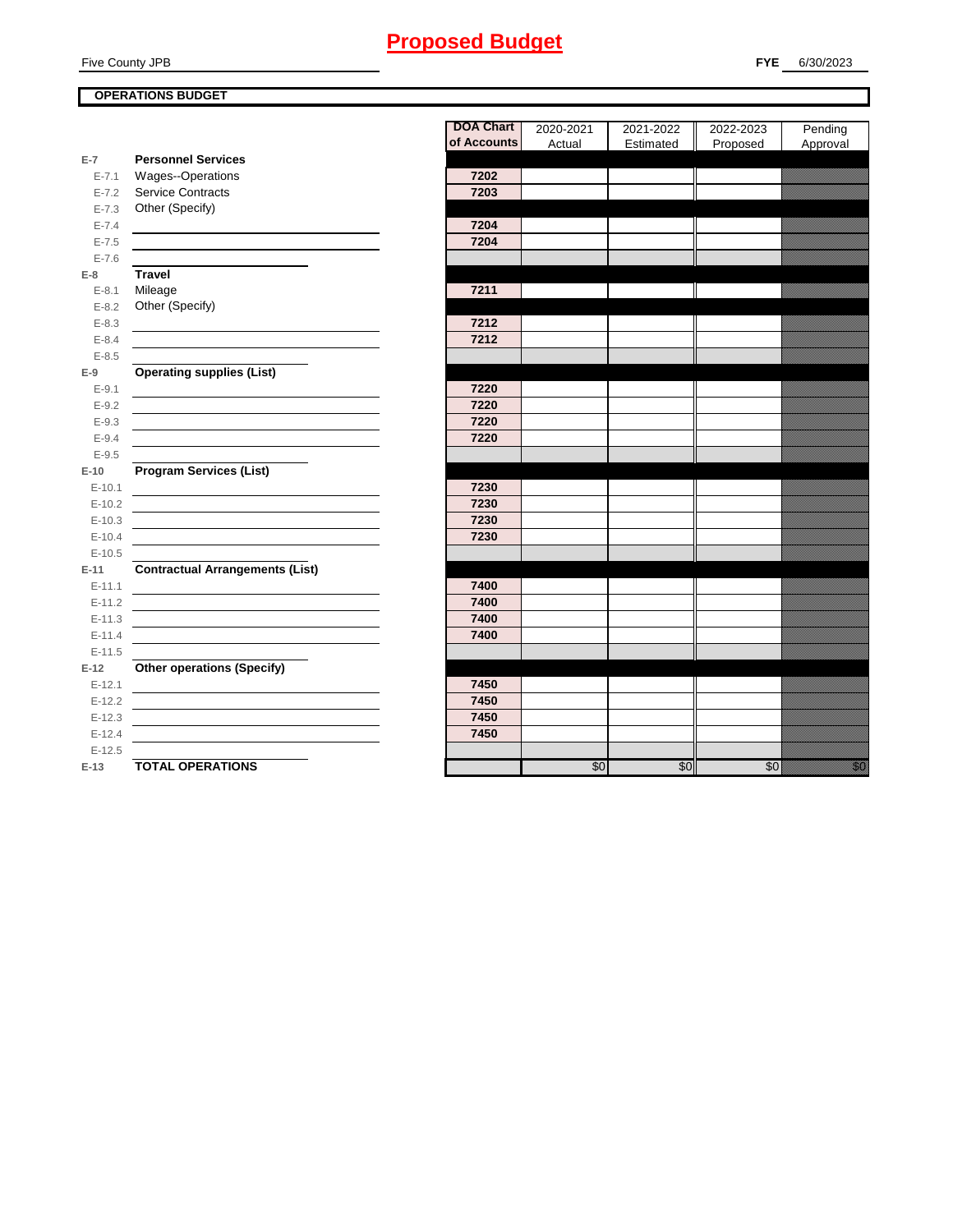Five County JPB

### **INDIRECT COSTS BUDGET**

|          |                              | <b>DOA Chart</b> | 2020-2021 | 2021-2022 | 2022-2023 | Pending                      |
|----------|------------------------------|------------------|-----------|-----------|-----------|------------------------------|
|          |                              | of Accounts      | Actual    | Estimated | Proposed  | Approval                     |
| $E-14$   | Insurance                    |                  |           |           |           |                              |
| $E-14.1$ | Liability                    | 7502             |           |           |           |                              |
| $E-14.2$ | Buildings and vehicles       | 7503             |           |           |           |                              |
| $E-14.3$ | Equipment                    | 7504             |           |           |           |                              |
| $E-14.4$ | Other (Specify)              |                  |           |           |           |                              |
| $E-14.5$ |                              | 7505             |           |           |           |                              |
| $E-14.6$ |                              | 7505             |           |           |           |                              |
| $E-14.7$ |                              |                  |           |           |           |                              |
| $E-15$   | Indirect payroll costs:      |                  |           |           |           |                              |
| $E-15.1$ | FICA (Social Security) taxes | 7511             |           |           |           |                              |
| $E-15.2$ | <b>Workers Compensation</b>  | 7512             |           |           |           |                              |
| $E-15.3$ | <b>Unemployment Taxes</b>    | 7513             |           |           |           |                              |
| $E-15.4$ | Retirement                   | 7514             |           |           |           |                              |
| $E-15.5$ | <b>Health Insurance</b>      | 7515             |           |           |           |                              |
| $E-15.6$ | Other (Specify)              |                  |           |           |           |                              |
| $E-15.7$ |                              | 7516             |           |           |           |                              |
| $E-15.8$ |                              | 7516             |           |           |           |                              |
| $E-15.9$ |                              |                  |           |           |           |                              |
|          |                              |                  |           |           |           |                              |
| $E-17$   | <b>TOTAL INDIRECT COSTS</b>  |                  | \$0       | \$0       | \$0       | en de la filosofia<br>Martin |

### **DEBT SERVICE BUDGET**

| D-1 |  | <b>Debt Service</b> |
|-----|--|---------------------|
|-----|--|---------------------|

D-1.1 **Principal** 

D-1.2 **Interest** 

D-1.3 **Fees** 

**D-2 TOTAL DEBT SERVICE** 

| DOA Chart   | 2020-2021 | 2021-2022 | 2022-2023 | Pending  |
|-------------|-----------|-----------|-----------|----------|
| of Accounts | Actual    | Estimated | Proposed  | Approval |
|             |           |           |           |          |
|             |           |           |           |          |
| 6401        |           |           |           |          |
| 6410        |           |           |           |          |
| 6420        |           |           |           |          |
|             |           |           |           |          |